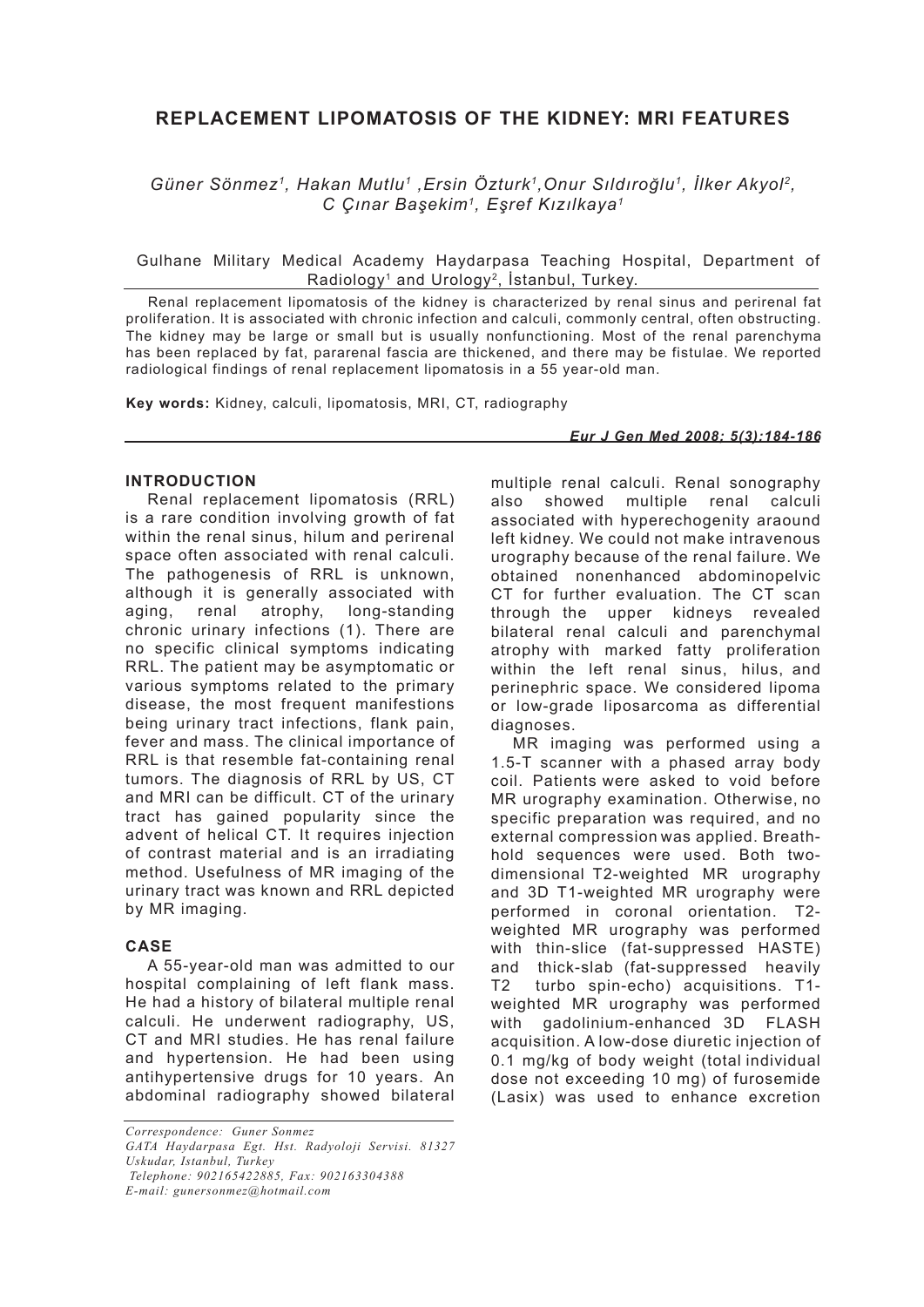

**Figure 1. Coronal and axial MR images (A--B) shows calculi bilateral simple renal cysts, atrophic left kidney, extensive perirenal soft tissue, and diffuse homogeneous suppression of perirenal fat tissue.**

30-60 sec before the administration of contrast material. Three-dimensional FLASH sequences were routinely repeated 5 and 15 min after the administration of 0.1 mmol/kg of body weight of gadopentatate dimeglumine (Magnevist; Schering, Berlin, Germany). The patient was imaged supine, and the following MR imaging protocols were used: Heavily T2-weighted turbo spin-echo images was applied in coronal planes (TR/TE, 2800/1100; flip angle, 150°; matrix, 240x256; FOV, 450 mm; slab thickness, 60 mm). Coronal and axial GRE T1-weighted fat supressed sequence (TR/ TE, 174.9/4.1 msec ; section thickness 5 mm; matrix 115x256; FOV 450 mm and acquisition time of 0.22 min), Trufi (TR/ TE, 4.8/2.3 msec; slice thickness, 8 mm; FOV 500 mm; matrix; 192x256; acquisition time, 12 sec) and a gadolinium-enhanced breath-hold three-dimensional fast lowangle shot (3-D FLASH) acquisition (TR/ TE,  $4.6/1.8$  msec; flip angle,  $30^\circ$ ; effective slice thickness, 1.5 mm; FOV 342 mm; matrix; 192 × 256; acquisition time, 28 sec) were used. Postacquisition image processing was done on a remote console, using maximum intensity projection (MIP) to yield a three-dimensional urogram. Total imaging time of all MR sequences was approximately 25 minutes.

MR images showed calculi, bilateral simple renal cysts, atrophic left kidney, extensive perirenal soft tissue, and diffuse homogeneous suppression of perirenal fat tissue (Figure 1). On MR urography, nonfunctioning of the left kidney was demonstrated (Figure 2).

# **DISCUSSION**

RRL, also known as replacement lipomatosis is an advanced form of renal sinus lipomatosis that usually occurs unilaterally. A varying amount of fat and fibrous tissue is present within the renal sinus, hilus and perirenal areas. It may develop in obesity, Cushing's syndrome or renal atrophy. And also use of exogenous steroids may cause renal lipomatosis (3,4). The severe loss of parenchyma with massive fat deposition is associated with inflammatory changes and calculi in 76-79% of cases (2). Associated nonspecific clinical symptoms are urinary tract infection, fever, flank pain, weight loss and hematuria. The renal cortex is extremely atrophied, with varying degrees of hydronephrosis or pyonephrosis.

The major differential diagnosis in the presence of long standing inflammation and calculous obstruction is xantogranulomatous pyelonephritis.